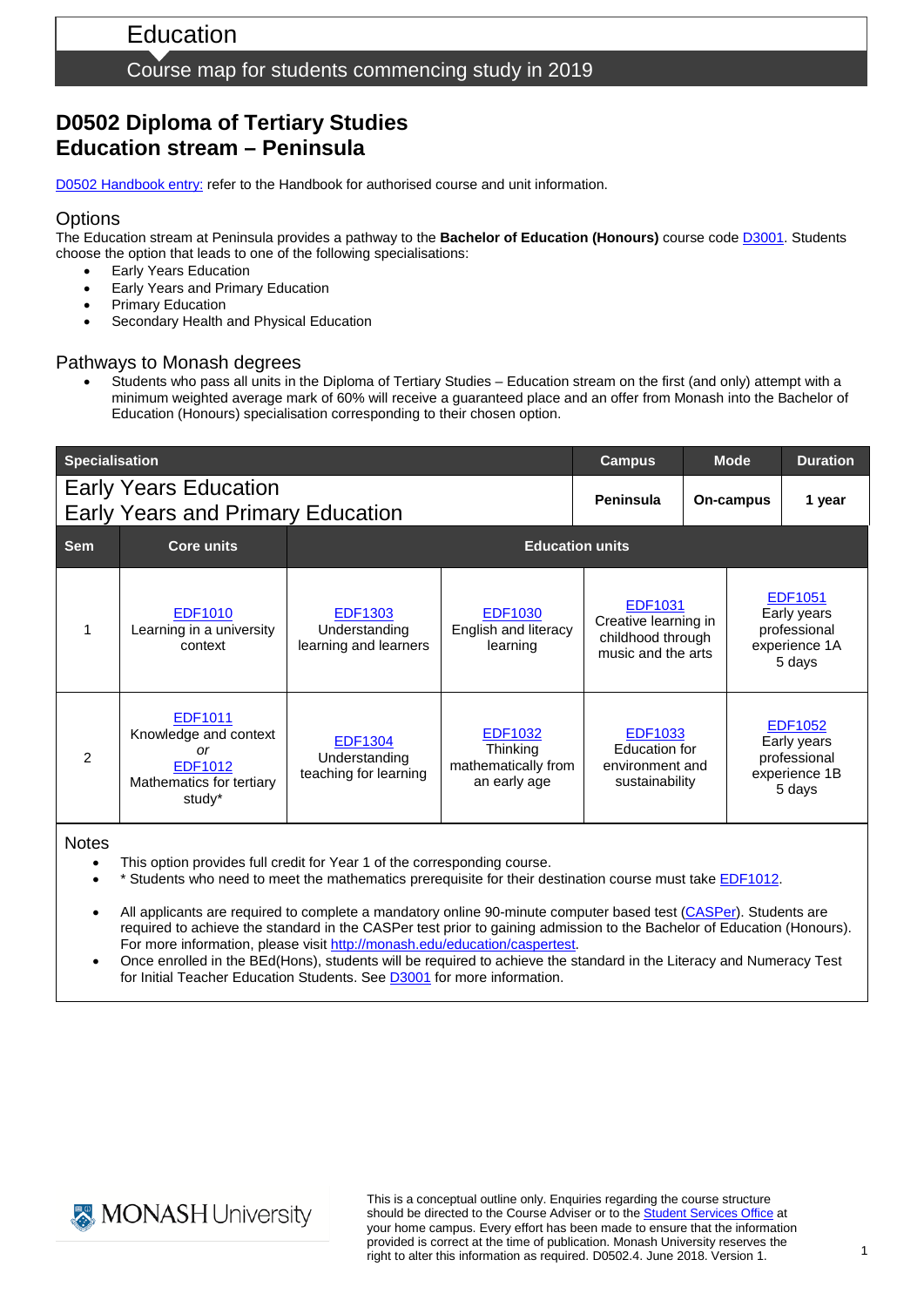## **Education**

# Course map for students commencing study in 2019

| <b>Specialisation</b>                                         |                                                                                                |                                                                                                                      |                                                                                                                                                                                                | <b>Campus</b>                                                                                  |                   |                   | <b>Duration</b>                                                                         |  |  |
|---------------------------------------------------------------|------------------------------------------------------------------------------------------------|----------------------------------------------------------------------------------------------------------------------|------------------------------------------------------------------------------------------------------------------------------------------------------------------------------------------------|------------------------------------------------------------------------------------------------|-------------------|-------------------|-----------------------------------------------------------------------------------------|--|--|
| <b>Primary Education</b>                                      |                                                                                                |                                                                                                                      |                                                                                                                                                                                                | Peninsula                                                                                      |                   |                   | 1 year                                                                                  |  |  |
| <b>Sem</b>                                                    | <b>Core units</b>                                                                              | <b>Education units</b>                                                                                               |                                                                                                                                                                                                |                                                                                                |                   |                   |                                                                                         |  |  |
| 1                                                             | EDF1010<br>Learning in a university<br>context                                                 | <b>EDF1303</b><br>Understanding<br>learning and learners<br><b>EDF1304</b><br>Understanding<br>teaching for learning |                                                                                                                                                                                                | <b>EDF1028</b><br>Information and<br>communication<br>technologies<br>across the<br>curriculum | Discipline unit 1 |                   | <b>EDF1053</b><br>Primary<br>professional<br>experience 1A<br>5 days<br><b>EDF1054</b>  |  |  |
| 2                                                             | EDF1011<br>Knowledge and context<br><b>or</b><br>EDF1012<br>Mathematics for tertiary<br>study* |                                                                                                                      |                                                                                                                                                                                                | <b>EDF1029</b><br>Learners with<br>special needs in the<br>primary classroom                   |                   | Discipline unit 2 | Primary<br>professional<br>experience 1B<br>5 days<br>(Both offered<br>Sem 2 for D0502) |  |  |
| <b>Discipline</b>                                             |                                                                                                | <b>Sem</b>                                                                                                           | Unit                                                                                                                                                                                           |                                                                                                |                   |                   |                                                                                         |  |  |
| Leadership in English and literacy<br>discipline sequence     |                                                                                                | 1                                                                                                                    | EDF1151 Fundamentals of the English language                                                                                                                                                   |                                                                                                |                   |                   |                                                                                         |  |  |
|                                                               |                                                                                                | 2                                                                                                                    | EDF1152 Reading and writing the world                                                                                                                                                          |                                                                                                |                   |                   |                                                                                         |  |  |
| Leadership in mathematics and<br>numeracy discipline sequence |                                                                                                | $\mathbf{1}$                                                                                                         | EDF1161 Doing and learning mathematics                                                                                                                                                         |                                                                                                |                   |                   |                                                                                         |  |  |
|                                                               |                                                                                                | $\overline{2}$                                                                                                       | EDF1162 Subject knowledge for teaching: Number and algebra                                                                                                                                     |                                                                                                |                   |                   |                                                                                         |  |  |
| Languages other than English (LOTE)<br>discipline sequence    |                                                                                                | 1&2                                                                                                                  | A first-year language unit each semester from the Faculty of Arts. The following languages<br>are available: Chinese, French, German, Indonesian, Italian, Japanese, Modern Greek,<br>Spanish. |                                                                                                |                   |                   |                                                                                         |  |  |

#### **Notes**

- This option provides full credit for Year 1 of the corresponding course.
- \* Students who need to meet the mathematics prerequisite for their destination course must take [EDF1012.](http://www.monash.edu.au/pubs/handbooks/units/EDF1012.html)
- All applicants are required to complete a mandatory online 90-minute computer based test [\(CASPer\)](https://takecasper.com/). Students are required to achieve the standard in the CASPer test prior to gaining admission to the Bachelor of Education (Honours). For more information, please visit [http://monash.edu/education/caspertest.](http://monash.edu/education/caspertest)
- Once enrolled in the BEd(Hons), students will be required to achieve the standard in the Literacy and Numeracy Test for Initial Teacher Education Students. See **D3001** for more information.



This is a conceptual outline only. Enquiries regarding the course structure should be directed to the Course Adviser or to the **Student Services Office** at your home campus. Every effort has been made to ensure that the information provided is correct at the time of publication. Monash University reserves the right to alter this information as required. D0502.4. June 2018. Version 1.